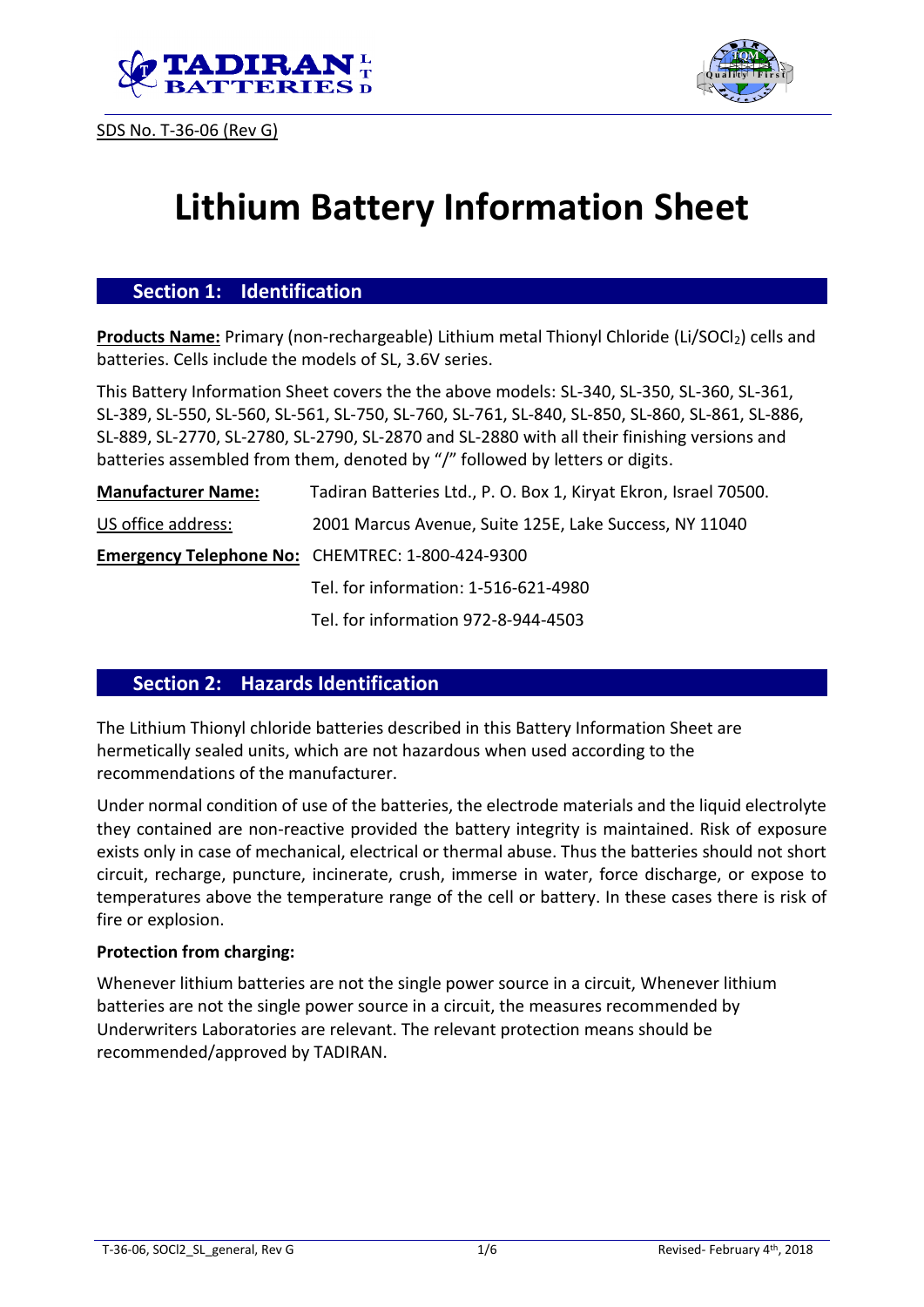



# **Section 3: Composition/Information on Ingredients**

| Component                              | <b>CAS</b><br><b>Number</b> | %       | <b>GHS Code</b> | <b>ACGIH (TLV)*</b>           |
|----------------------------------------|-----------------------------|---------|-----------------|-------------------------------|
| Lithium Metal (Li)                     | 7439-93-2                   | < 5%    | GHS02,<br>GHS05 | Not Established               |
| Thionyl Chloride (SOCl2)               | 7719-09-7                   | $<$ 47% | GHS05,<br>GHS06 | $0.2$ ppm                     |
| Carbon (C)                             | 7440-44-0                   | < 6%    | GHS05,<br>GHS08 | $3.5 \text{ mg/m}$            |
| Aluminum Chloride (AlCl <sub>3</sub> ) | 7446-70-0                   | <5%     | GHS07           | 2 mg/m3 (Al salt,<br>soluble) |
| Lithium Chloride (LiCl)                | 7447-41-8                   | $<$ 2%  |                 | <b>Not Established</b>        |
| Glass                                  |                             | <1%     |                 | Not Established               |
| <b>PVC</b>                             | 9002-86-2                   | <1%     |                 | Not Established               |
| <b>PTFE</b>                            | 9002-84-0                   | <1%     |                 | Not Established               |
| Steel, nickel, and inert<br>components |                             | balance |                 |                               |

*\* TLV- Threshold Limit Value is personal exposure limits determined by ACGIH (American Council of Governmental Industrial Hygienists).*

*IMPORTANT NOTE: The above levels are not anticipated under normal use conditions.*

## **Section 4: First aid measures**

In case of battery rupture, explosion, or major leakage, evacuate personnel from contaminated area and provide good ventilation to clear out corrosive fumes, gases or the pungent odor. Seek immediate medical attention.

**Eyes** - First rinse with plenty of water for 15 minutes (remove contact lenses if easily possible), and then seek medical attention.

**Skin** - Remove contaminated clothes and rinse skin with plenty of water or shower for 15 min. Refer to medical attention.

**Inhalation** - Remove to fresh air, rest, and half-upright position, use artificial respiration if needed, and refer to medical attention.

**Ingestion** - rinse mouth, DO NOT induce vomiting, give plenty of water to drink, and refer to medical attention.

| <b>Section 5: Fire - fighting measures</b> |    |              |    |  |
|--------------------------------------------|----|--------------|----|--|
| <b>FLASH POINT:</b>                        | ΝA | LOWER (LEL): | ΝA |  |
| <b>FLAMMABLE LIMIT IN AIR:</b>             | ΝA | UPPER (LEL): | ΝA |  |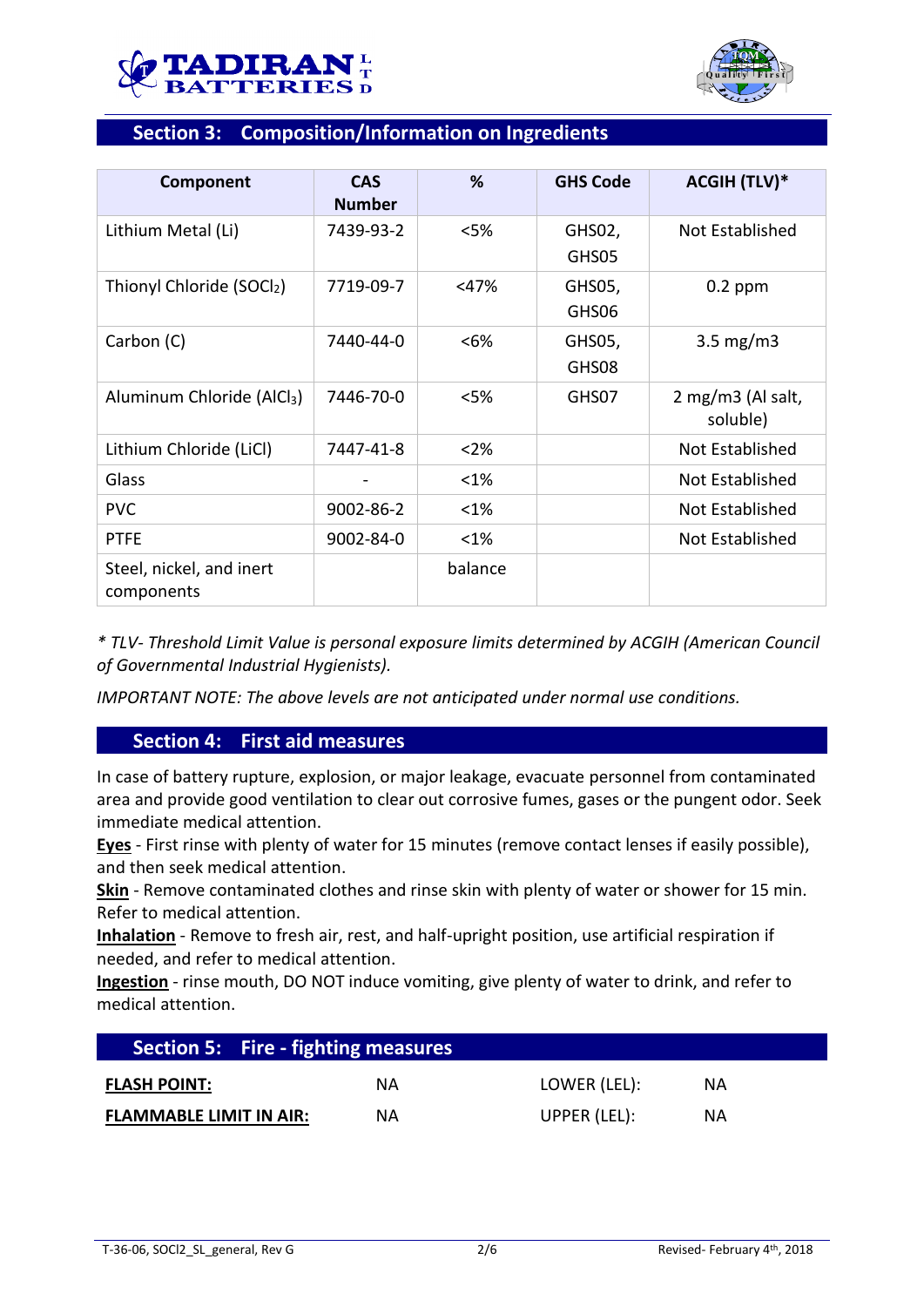



## **EXTINGUISHING MEDIA:**

1. Lith- X (Class D extinguishing media) is the **only** effective on fires involving a few lithium batteries. If the cells are directly involved in a fire **DO NOT USE:** WATER, SAND, CO<sub>2</sub>, HALON, and DRY POWDER OR SODA ASH EXTINGUISHERS.

2. If the fire is in adjacent area and the cells that are either packed in their original containers or unpacked, the fire can be fought based on fueling material, e.g., paper and plastic products. In these cases the use of copious amounts of **cold** water is effective extinguishing media. Storage area may also employ sprinkler system with cold water.

#### **AUTO-IGNITION:** NA

**SPECIAL FIRE FIGHTING PROCEDURES:** Wear self-contained breathing apparatus to avoid breathing of irritant fumes (NIOSH approved SCBA & full protective equipment). Wear protective clothing and equipment to prevent body contact with electrolyte solution.

Fire may be fought, but only from safe fire-fighting distance. Evacuate all persons from immediate area of fire.

**UNUSUAL EXPLOSION AND FIRE EXPLOSION:** Battery may explode when subject to: excessive heat (above 150<sup>o</sup>C), recharged, over-discharged (discharge below 0V), punctured and crushed. During thermal decomposition generation of chlorine  $(Cl<sub>2</sub>)$ , hydrogen chloride (HCl), and sulfur dioxide  $(SO<sub>2</sub>)$  can be formed.

## **Section 6: Accidental release measures**

**PROCEDURES TO CONTAIN AND CLEAN UP LEAKS OR SPILLS**: The material contained within the battery would only be released under abusive conditions.

In the event of battery rapture and leakage: contain the spill while wearing proper protective clothing and ventilate the area. Then, cover with sodium carbonate ( $Na<sub>2</sub>CO<sub>3</sub>$ ) or 1:1 mixture of soda ash and slaked lime. Keep away from water, rain, and snow. Placed in approved container (after cooling if necessary) and disposed according to the local regulations.

NEUTRALIZING AGENTS: Sodium carbonate ( $Na<sub>2</sub>CO<sub>3</sub>$ ) or 1:1 mixture of soda ash and slaked lime.

WASTE DISPOSAL METHOD: Product decomposed by water must be neutralized. if sufficiently diluted, it may be added to waste water if it is sufficiently diluted.

PRECAUTIONS IN HANDLING AND STORAGE: avoid short-circuiting, over-charging and heating to high temperatures. Store the batteries in dry and cool area and keep container dry and tightly closed in well-ventilated area. Store cells away from food and drink.

OTHER PRECAUTIONS; Never attempt to disassemble, machine, or otherwise modify batteries or injury may result.

## **Section 7: Handling and Storage**

The batteries should not be opened, destroyed or incinerate, since they may leak or rupture and release to the environment the ingredients that they normally contained in the hermetically sealed container.

**HANDLING-** Do not short circuit terminals, or expose to temperatures above the temperature rating of the battery, over charge the battery, forced over-discharge (voltage below 0.0V), throw to fire.

Do not crush or puncture the battery, or immerse in liquids.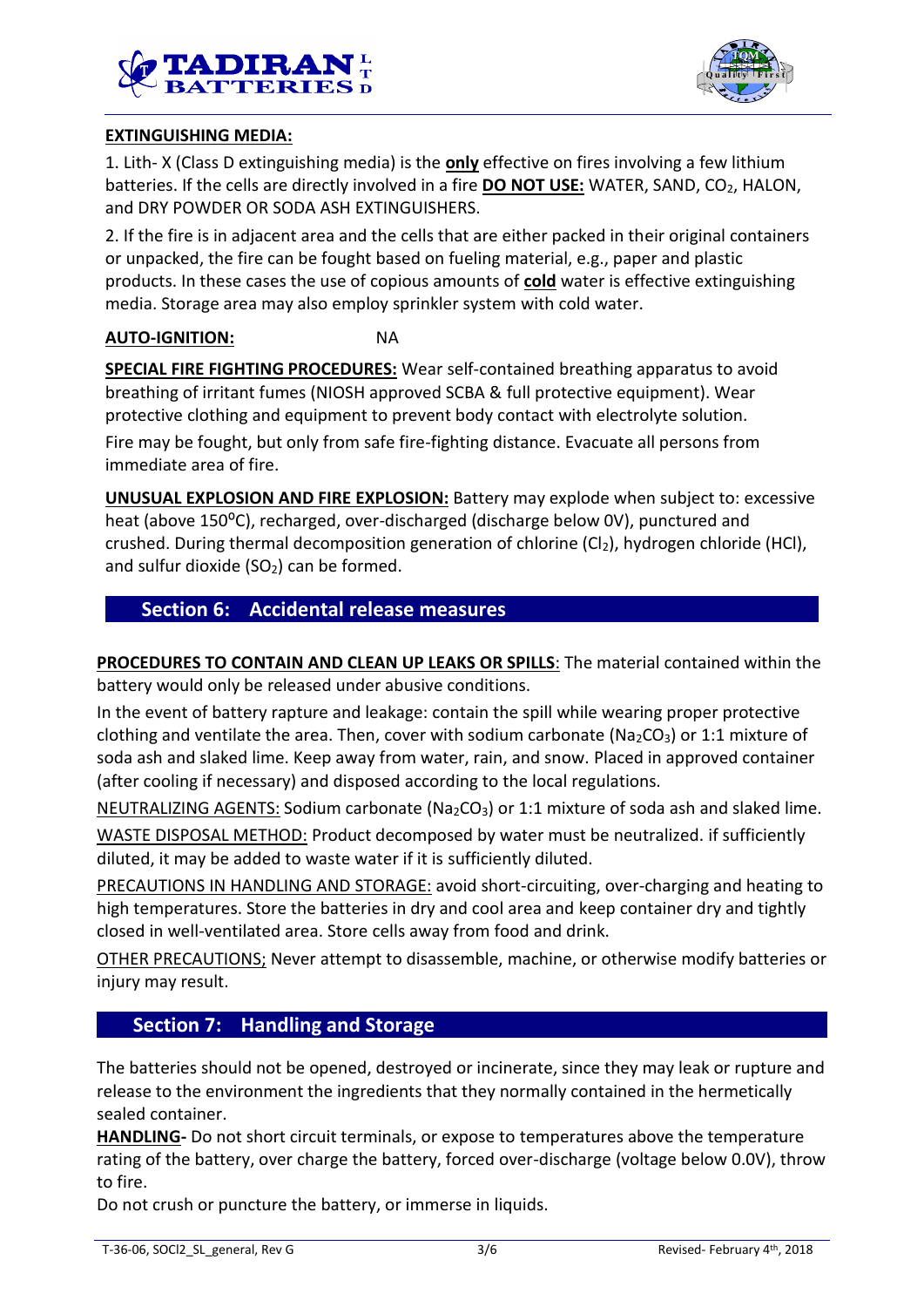



**STORAGE-** is preferably done in cool (below 30<sup>o</sup>C), dry and ventilated area, which is subject to little temperature change.

Do not place the battery near heating equipment, nor expose to direct sunlight for long periods. Elevated temperatures can result in shortened battery life and degrade performance.

Keep batteries in original packaging until use and do not jumble them.

Do not store batteries in high humidity environment for long periods.

**OTHER-** cells and batteries are not rechargeable batteries and should not be charged.

Applying pressure and deforming the battery may lead to disassembly followed by eye skin and throat irritation.

Follow manufacturer recommendations regarding maximum recommended current and operating temperature range.

## **Section 8: Exposure controls / personal protection**

GENERAL- The following safety measures are not necessary in normal use. They need only be applied if there is a risk that, in use or handling, the recommendations, as outlined in Section 3, have not been followed.

RESPIRATORY PROTECTION: In case of abuse or leak of liquid or fumes, use NIOSH approved Acid Gas Filter Mask or Self-Contained Breathing Apparatus.

VENTILATION: In case of abuse, use adequate mechanical ventilation (local exhaust) for battery that vents gas or fumes.

PROTECTIVE GLOVES: In case of spill use PVC or Nitrile gloves of 15 mils (0.015 inch) or thicker. EYE PROTECTION: Use ANSI approved chemical worker safety goggles or face shield.

OTHER PROTECTIVE EQUIPMENT: In case needed, chemical resistance clothing is recommended along with eye wash station and safety shower should be available meeting ANSI design criteria. WORK HYGIENIC PRACTICES: Use good hygiene practice. Wash hands after use and before drinking, eating or smoking. Launder contaminated cloth before reuse.

SUPPLEMENTARY SAFETY AND HEALTH DATA: If the battery is broken or leaked the main hazard is the electrolyte. The electrolyte is mainly solution of Lithium chloride (LiCl), and aluminum chloride (AlCl<sub>3</sub>) in Thionyl chloride (SOCl<sub>2</sub>).

Fires may be fought but only from safe firefighting distance, evacuate all persons from immediate area of fire. Prevent heating of the battery, charging the battery, discharge to predetermined limit, do not crush, disassemble, incinerate or short circuit.

## **Section 9: Physical and chemical properties**

Boiling point (760 mm Hg) NA, unless individual components exposed Vapor Pressure (mm Hg, 25ºC) NA, unless individual components exposed Vapor Density (air=1) NA, unless individual components exposed Density  $(\text{gr/cc})$  > 1 gr/cc Volatile by Volume (%) NA Evaporation Rate (butyl acetate=1) NA, unless individual components exposed Physical State Solid Solubility in Water (% by weight) NA, unless individual components exposed PH NA, unless individual components exposed Appearance Geometric Solid Object Odor **If leaking, gives off pungent corrosive odor** If leaking, gives off pungent corrosive odor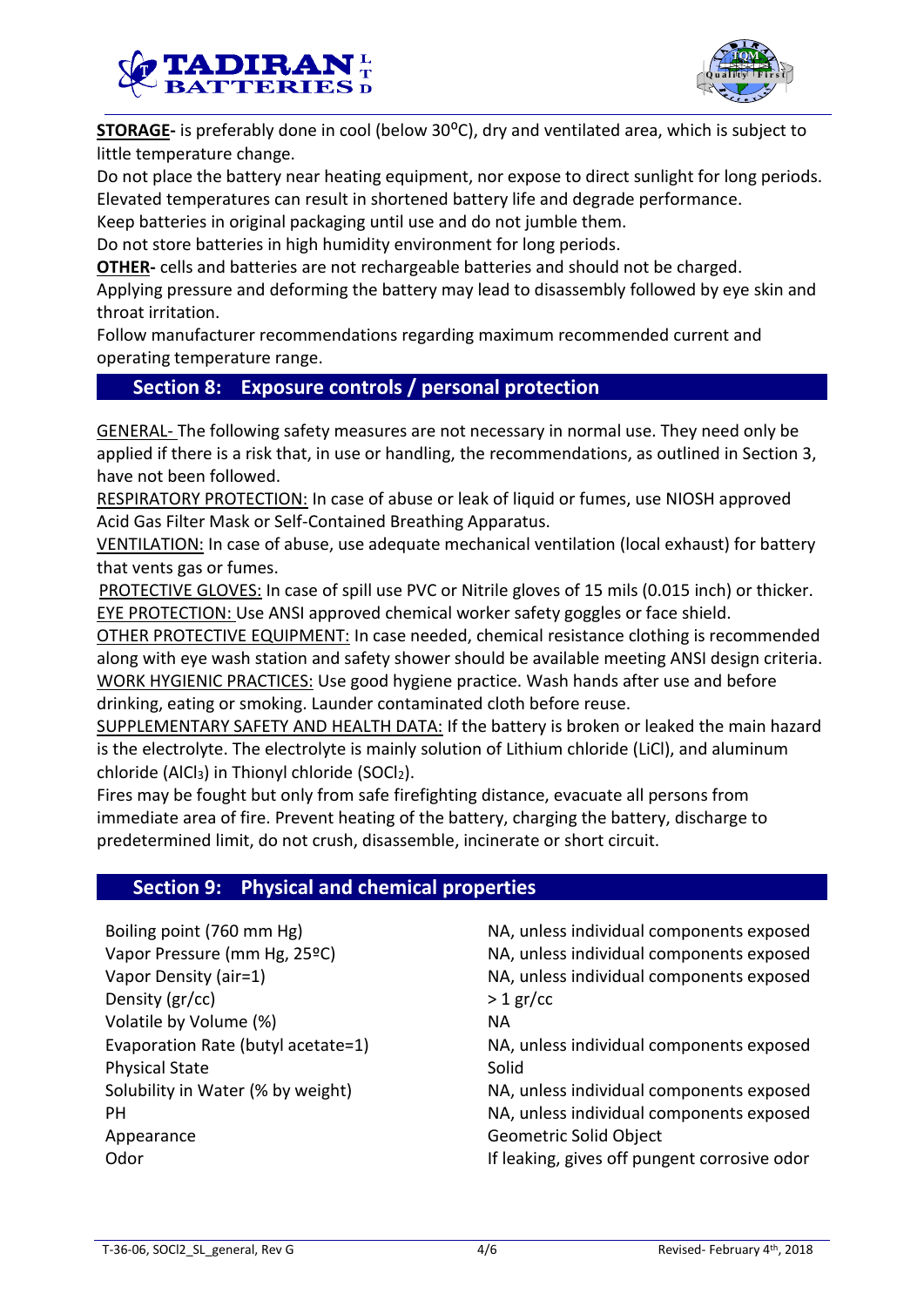



## **Section 10: Stability and reactivity**

|                                      | <b>Section 11: Toxicological information</b> |                                                                                                                               |  |  |
|--------------------------------------|----------------------------------------------|-------------------------------------------------------------------------------------------------------------------------------|--|--|
|                                      | and heating.                                 |                                                                                                                               |  |  |
|                                      |                                              | circuiting, overcharge, over-discharge, (voltage reversal)                                                                    |  |  |
| <b>CONDITIONS TO AVOID</b>           |                                              | Avoid mechanical abuse and electrical abuse such as short-                                                                    |  |  |
| HAZARDOUS POLYMERIZATION:            |                                              | May Occur Will Not Occur X                                                                                                    |  |  |
| DECOMPOSITION TEMPERATURE (°F)<br>ΝA |                                              |                                                                                                                               |  |  |
|                                      |                                              | 3. Electrolyte with water: Hydrogen Chloride (HCl) and SO <sub>2</sub>                                                        |  |  |
| <b>PRODUCTS</b>                      |                                              | chlorides (SCl <sub>2</sub> , S <sub>2</sub> Cl <sub>2</sub> ), Chlorine (Cl <sub>2</sub> ), Lithium oxide, Li <sub>2</sub> O |  |  |
| <b>DECOMPOSITION</b>                 |                                              | 2. Thermal decomposition over 150°C: Sulfur oxides, (SO <sub>2</sub> , SO <sub>3</sub> ), Sulfur                              |  |  |
| <b>HAZARDOUS</b>                     |                                              | 1. Reaction of lithium with water: Hydrogen (H <sub>2</sub> ), Lithium hydroxide (LiOH).                                      |  |  |
|                                      | INCOMPATIBILITY (MATERIAL TO AVOID)          | Strong mineral acids, water and alkali solutions.                                                                             |  |  |
| STABLE OR NOT STABLE                 |                                              | Stable                                                                                                                        |  |  |

## THRESHOLD LIMIT VALUE (TLV) AND SOURCE: NA

HEALTH HAZARD ACUTE AND CHRONIC: Inhalation, skin contact, eye contact and ingestion are not likely by exposure to sealed battery.

Inhalation, skin contact and eye contact are possible when the battery is opened. Exposure to internal contents, the corrosive fumes will be very irritating to skin, eyes and mucous membranes. Overexposure can cause symptoms of non-fibrotic lung injury and membrane irritation.

Carcinogenicity- NTP: No

Carcinogenicity- IARC: No

Carcinogenicity- OSHA: No

Explanation of Carcinogenicity- No ingredient of a concentration of 0.1% or greater is listed as a carcinogen or suspected carcinogen.

SIGNS AND SYMPTOMS OF OVEREXPOSURE: Exposure to leaking electrolyte from ruptured or leaking battery can cause:

For further information refer to section 4.

## **Section 12: Ecological information**

- 1. When properly used or disposed the battery does not present environmental hazard.
- 2. Cells do not contain mercury, cadmium, lead or other heavy metals.
- 3. Do not let internal components enter marine environment. Avoid release to waterways, wastewater or ground water.

#### **Section 13: Disposal Considerations**

- 1. Dispose in accordance with the applicable regulations in country and state.
- 2. Disposal should be performed by permitted, professional disposal firms knowledgeable in Federal, State or Local requirements of hazardous waste treatment and hazardous waste transportation.
- 3. Incineration should never be performed by battery users, but eventually by trained professional in authorized facility with proper gas and fume treatment.
- 4. Battery recycling should be done in authorized facility.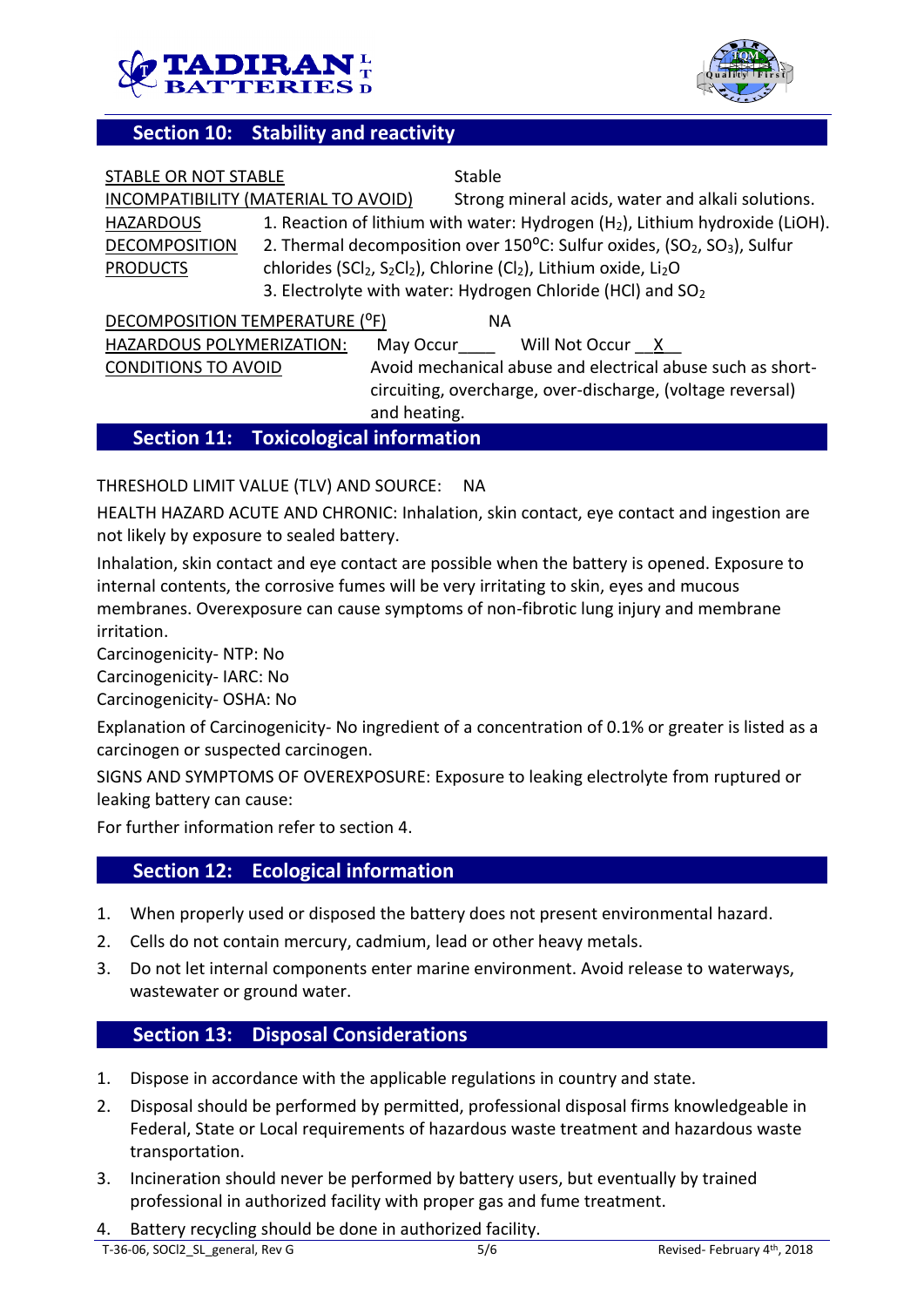



## **Section 14: Transport information**

#### **Shipping Name:**

| UN 3090:                       | Lithium Metal Batteries                            |
|--------------------------------|----------------------------------------------------|
| UN 3091:                       | Lithium Metal Batteries contained in equipment, or |
|                                | Lithium Metal Batteries packed with equipment      |
| Hazard Classification: Class 9 |                                                    |
| <b>Packing Group:</b>          | N/A                                                |

#### **Special provisions and packing instructions:**

The cells and batteries are manufactured under a quality management program in an ISO9001 certified factory and meet all the requirements of a UN manual of tests and criteria, Part III, subsection 38.3. The cells and batteries must be packed in accordance with Packing Instructions / Special Provisions (SP) of the applicable code:

IATA (59<sup>th</sup> revised edition)/ICAO (Packing Instructions: PI968, PI969 and PI970)

IMDG Code (SP188)

ADR (SP188).

**Transportation within, to and from the US:** are governed by the US DOT CFR 49, Parts 171, 172, 173 and 175. They details the required packaging and labels and transportation mode of cells transported separately or in equipment. The battery cannot be shipped, within, to, and from the US by passenger aircraft. Air shipments of cells can be done only by cargo aircraft.

**Air transport**: Lithium Metal cells and Batteries are forbidden for transport on passenger aircraft worldwide.

## **Section 15: Regulatory information**

- 1. All the cells and batteries are defined as "articles" and thus are exempt from the requirements of the Hazard Communication Standard".
- 2. The internal component (Thionyl chloride) is hazardous under the criteria of the Federal OHSA Hazard Communication Standard 29 CFR 1920.1200.
- 3. NFPA rating- Lithium batteries are not included in the NFPA material list. Below is the NFPA rating for lithium metal. Lithium metal is an internal component, enclosed by hermetically sealed metallic can. Under normal application is not exposed.

## **Section 16: Other information**

The information and the recommendations set forth are made in good faith and believed to be accurate at the date of preparation. The present file refers to normal use of the product in question. Tadiran Batteries makes no warranty expressed or implied.

#### **Assembly of battery packs:**

The design and assembly of battery packs require special skills, expertise and experience. Therefore it is not recommended that the end user will attempt to self-assemble battey packs. It is preferable that any battery using lithium cells will be assembled by TADIRAN to ensure proper